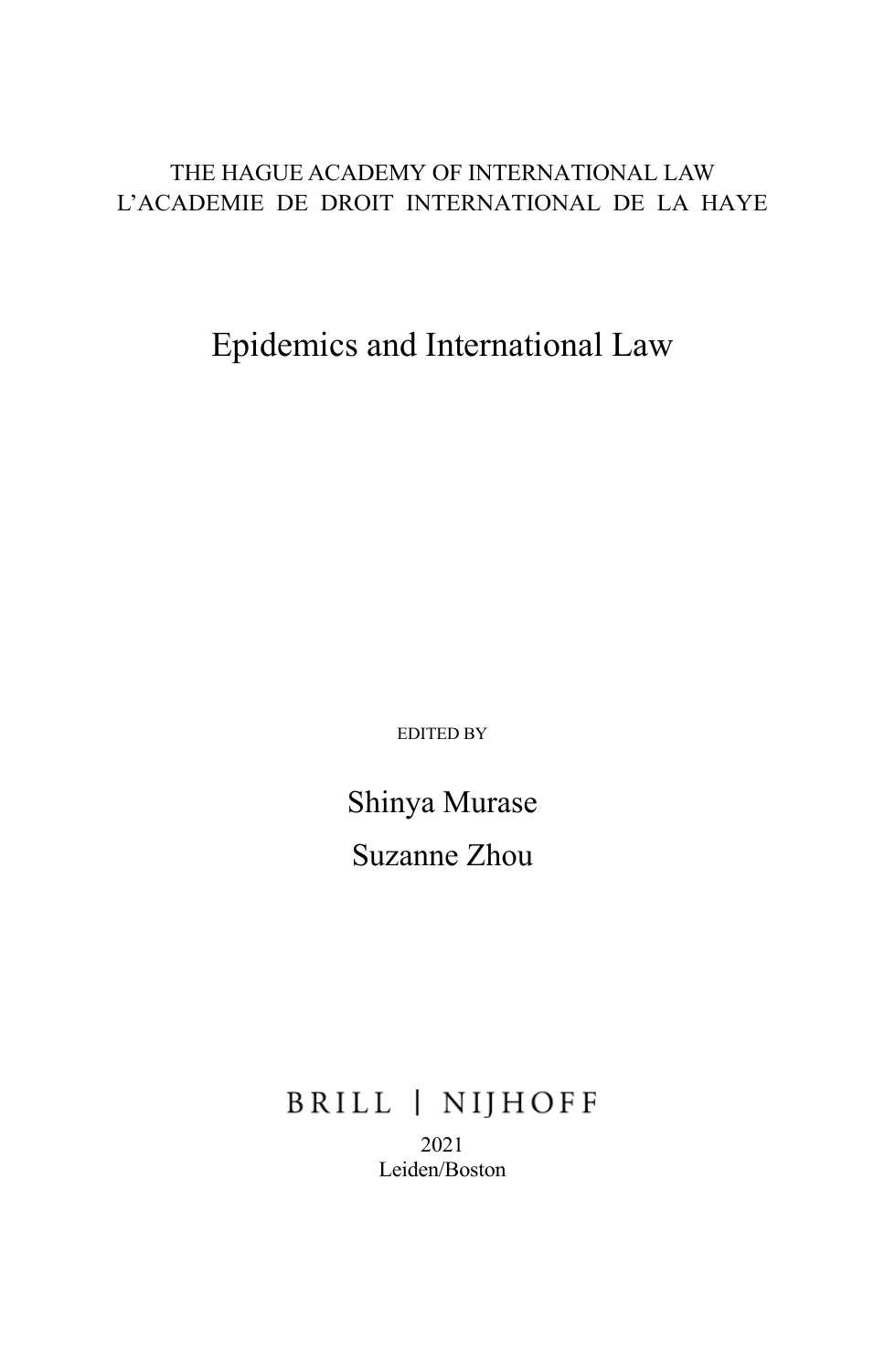### **CONTENTS**

#### **Preface – Foreword**

| <b>Part I – Introduction</b>                   |  |  |  |  |  |  |
|------------------------------------------------|--|--|--|--|--|--|
| <b>The Reports of the Directors of Studies</b> |  |  |  |  |  |  |

### *Chapter 1*

| SOME REFLECTIONS ON THE SCOPE OF THE TOPIC "EPIDEMICS AND INTERNATIONAL                                   |    |
|-----------------------------------------------------------------------------------------------------------|----|
|                                                                                                           |    |
| Section 1. Epidemics, pandemics, PHEICs, and other terms 4                                                |    |
| Section 2. Epidemics and the scope of this volume. $\dots \dots \dots \dots \dots \dots$ 12               |    |
| Section 3. What fields of international law does this volume cover?                                       | 13 |
| Section 4. Additional areas of international law relating to epidemics                                    | 16 |
| Section 5. Conclusion $\ldots$ $\ldots$ $\ldots$ $\ldots$ $\ldots$ $\ldots$ $\ldots$ $\ldots$ $\ldots$ 18 |    |
|                                                                                                           |    |

# *Chapter 2*

| INTERRELATIONSHIP AMONG RELEVANT RULES OF INTERNATIONAL LAW ON EPIDE-                                                                                                                                                          |
|--------------------------------------------------------------------------------------------------------------------------------------------------------------------------------------------------------------------------------|
|                                                                                                                                                                                                                                |
|                                                                                                                                                                                                                                |
|                                                                                                                                                                                                                                |
|                                                                                                                                                                                                                                |
|                                                                                                                                                                                                                                |
| Section 5. International trade and investment law $\ldots$ , $\ldots$ , $\ldots$ , $\ldots$                                                                                                                                    |
|                                                                                                                                                                                                                                |
| Section 7. International law on peace and security and international huma-                                                                                                                                                     |
| nitarian law response to the contract of the contract of the contract of the contract of the contract of the contract of the contract of the contract of the contract of the contract of the contract of the contract of the c |
|                                                                                                                                                                                                                                |
| Section 9. Conclusion $\ldots \ldots \ldots \ldots \ldots \ldots \ldots \ldots \ldots \ldots$                                                                                                                                  |

#### **Part II – History and Theory of International Law Relating to Epidemics** ................... 43

# *Chapter 3*

| THE HISTORICAL EMERGENCE OF INTERNATIONAL HEALTH REGULATIONS.                                                                                                                                       | 45                    |
|-----------------------------------------------------------------------------------------------------------------------------------------------------------------------------------------------------|-----------------------|
| Section 2. It aly and the early "inter-national" regulations $\dots \dots \dots$<br>Section 3. The emergence of international health governance in the nine-                                        | 45<br>46<br>51        |
| Section 4. Conclusion: international health law in the twenty-first century.                                                                                                                        | 55                    |
| Chapter 4                                                                                                                                                                                           |                       |
| THE CONCEPT OF BORDERS IN INTERNATIONAL HEALTH LAW                                                                                                                                                  | 59                    |
| Section 2. International borders as legal fiction<br>Section 3. The concept of borders in international health law $\ldots$ ,<br>Section 4. (International) border measures and pandemic management | 59<br>61<br>67<br>-72 |

Section 5. Conclusion ............................ 77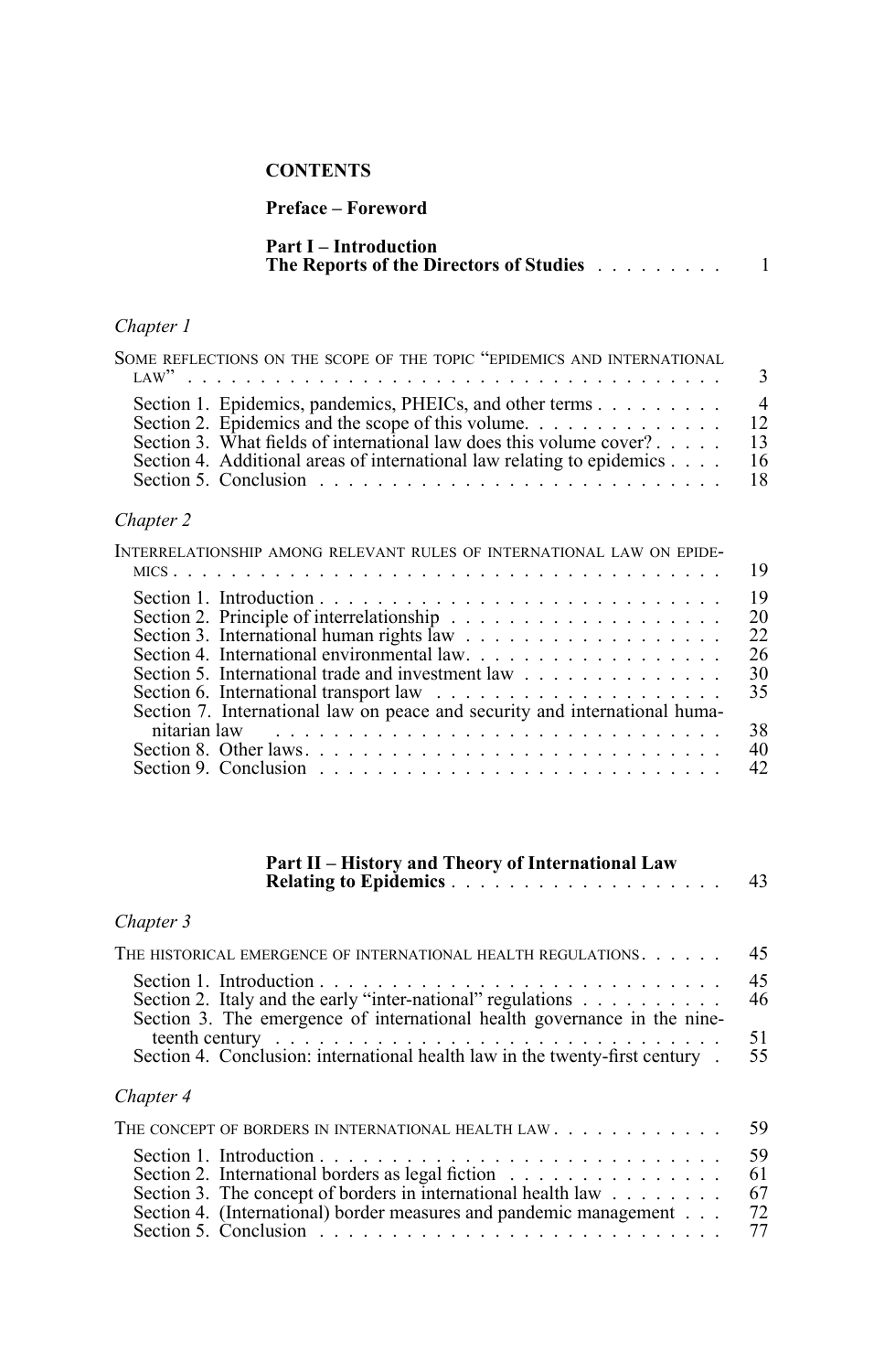#### **CONTENTS**

| Chapter |  |
|---------|--|
|---------|--|

| VALUE-BASED NORMS AS THE FOUNDATION FOR THE PURSUIT OF HEALTH IN                                                                                         | 79             |
|----------------------------------------------------------------------------------------------------------------------------------------------------------|----------------|
| Section 2. Value-based norms and global solidarity<br>Section 3. Global solidarity and the UN's value-based purposes and prin-                           | 79<br>81<br>84 |
| Para. 2. United Nations Conference on international organization of<br>1945                                                                              | 84<br>85       |
| Para. 3. UN General Assembly and UN World Conference declarations                                                                                        | 87             |
| B. Global solidarity in pursuit of the UN's purposes and principles<br>C. Global solidarity with the most vulnerable of the interna-                     | 87<br>88<br>90 |
| Para. 4. Human Rights Council and its independent experts on solidarity.<br>Para. 5. Security Council $\ldots \ldots \ldots \ldots \ldots \ldots \ldots$ | 93<br>96<br>97 |
| Section 4. Value-based norms, global solidarity, health and the epidemic                                                                                 | 98             |
| Para. 2. UN General Assembly and UN World Conference on Health.<br>Para. 3. Human Rights Council and its independent experts on solida-                  | 98<br>100      |
|                                                                                                                                                          | 109            |
| Section 5. Concluding remarks and look into the future                                                                                                   | 113            |
| Chapter 6                                                                                                                                                |                |
| GLOBAL HUMAN RIGHTS PRAXIS IN PUBLIC HEALTH AND THE RESPONSE TO                                                                                          | 117            |
| Section 1. Unpacking the institutional human rights response to Covid-19.<br>Section 2. The function of counter-hegemonic practices to the right to      | 118            |

| Section 2. The function of counter-negemonic practices to the right to                                                          |  |
|---------------------------------------------------------------------------------------------------------------------------------|--|
| health                                                                                                                          |  |
| Section 3. Limitations of centring a human rights response to Covid-19                                                          |  |
| in a neoliberal setting. $\ldots$ , $\ldots$ , $\ldots$ , $\ldots$ , $\ldots$ , $\ldots$ , $\ldots$ , $\ldots$ , $\ldots$ , 130 |  |
| Section 4. The politics of survival during Covid-19 $\dots \dots \dots \dots \dots \dots \dots \dots$ 134                       |  |
| Section 5. The afterlives of Covid-19 and global human rights praxis 136                                                        |  |
| Section 6. Conclusion $\ldots$ $\ldots$ $\ldots$ $\ldots$ $\ldots$ $\ldots$ $\ldots$ $\ldots$ $\ldots$ $\ldots$ 138             |  |
|                                                                                                                                 |  |

| <b>Part III – Global Health Governance.</b> | 139 |  |  |
|---------------------------------------------|-----|--|--|
|---------------------------------------------|-----|--|--|

# *Chapter 7*

| THE LAW OF GLOBAL GOVERNANCE: UNDERSTANDING THE INSTITUTIONAL ARCHI-          |  |
|-------------------------------------------------------------------------------|--|
| TECTURE AND PRACTICES OF EPIDEMIC GOVERNANCE 141                              |  |
| Section 2. Public private institutions of cooperation: challenges to the      |  |
|                                                                               |  |
|                                                                               |  |
| A. Defining international organisations and international institutions. . 145 |  |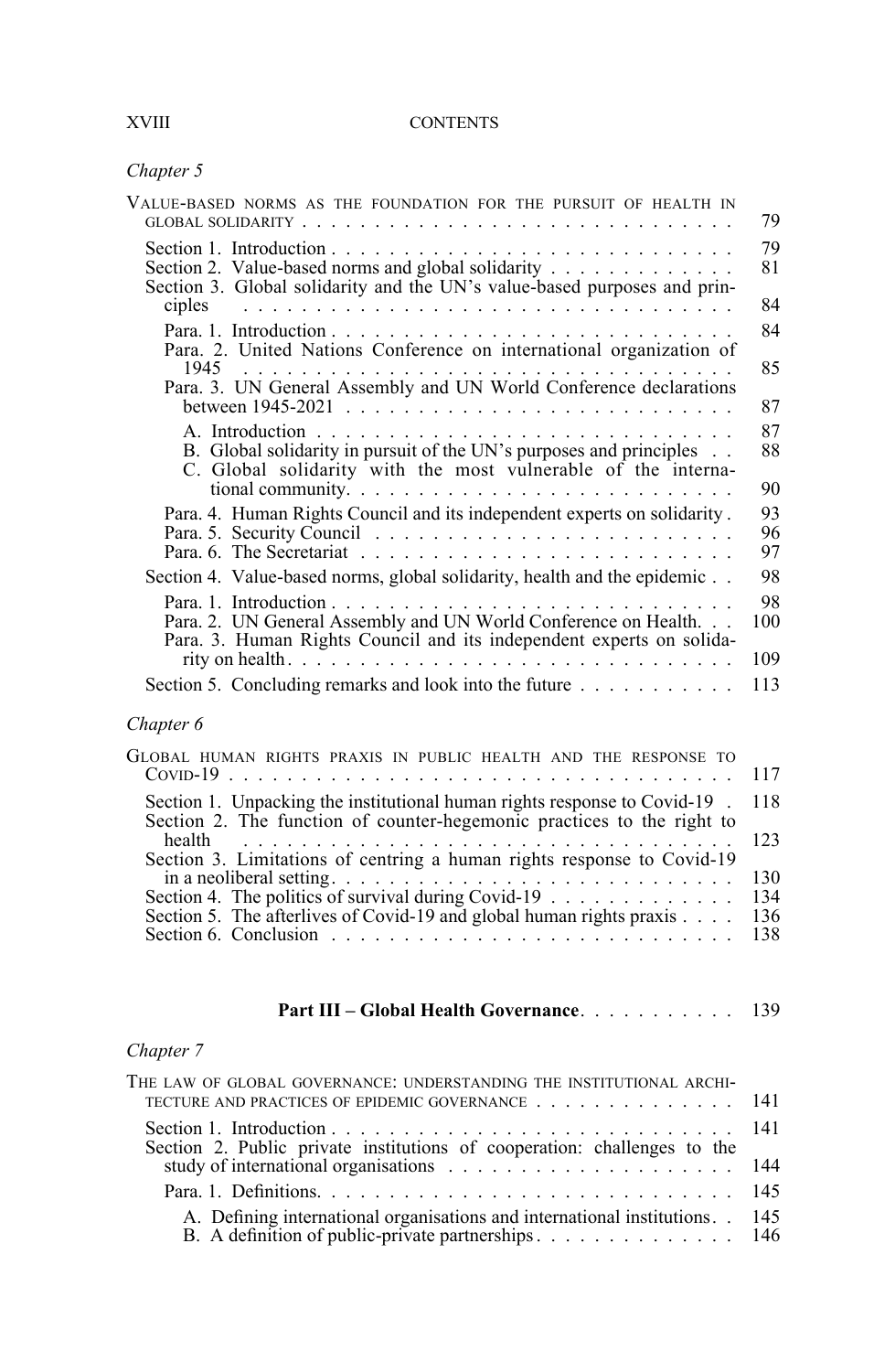#### CONTENTS XIX

| Para. 2. Categories of institutional structures relevant for epidemic                                                                                    |                   |
|----------------------------------------------------------------------------------------------------------------------------------------------------------|-------------------|
| governance<br>Para. 3. Challenges to the law of international organisations or Why we                                                                    | 148<br>150        |
|                                                                                                                                                          | 150<br>151        |
| Section 3. The legal status of ACT-A: reshaping the architecture of                                                                                      | 152               |
| Para. 1. ACT-A: A temporary framework for networks                                                                                                       | 152<br>155<br>157 |
| Section 4. Deformalising participation: members, partners, participants,<br>stakeholders                                                                 | 159               |
|                                                                                                                                                          | 160<br>161<br>163 |
|                                                                                                                                                          | 164               |
| Chapter 8                                                                                                                                                |                   |
| INTERNATIONAL OBLIGATIONS BEFORE HEALTH EMERGENCIES                                                                                                      | 167               |
| Section 2. Legal instruments on which the obligations are based                                                                                          | 167<br>169        |
| Para. 1. The foundational treaty of the WHO<br>Para. 2. The International Health Regulations                                                             | 169<br>170        |
| Section 3. Obligations assumed by states parties with the WHO                                                                                            | 175               |
| Para. 2. The obligation to prevent the international spread of disease<br>Para. 3. The obligation of States to inform WHO                                | 175<br>177<br>178 |
| Section 4. Conventional obligations of the WHO                                                                                                           | 181               |
| Para. 2. Obligation to declare a public health emergency of interna-                                                                                     | 181               |
| tional concern $\ldots \ldots \ldots \ldots \ldots \ldots \ldots \ldots \ldots \ldots$                                                                   | 182<br>185        |
| Chapter 9                                                                                                                                                |                   |
| WHEN A DELAY IS A DENIAL: THE ROLE OF SCIENTIFIC EVIDENCE IN THE WORLD<br>HEALTH ORGANIZATION'S RESPONSE TO THE COVID-19 PANDEMIC                        | 189               |
| Section 2. The role of scientific evidence in international law<br>Section 3. The role of scientific evidence in the World Health Organization's<br>work | 189<br>191<br>193 |
| Para. 1. The WHO's original mission: Science, science, nothing else but<br>science                                                                       | 194               |

Para. 2. A new understanding of the WHO's epistemic authority? . . . . 197 Section 4. The WHO's handling of scientific evidence during the Covid-19 pandemic ............................... 200 Section 5. Conclusions ............................ 204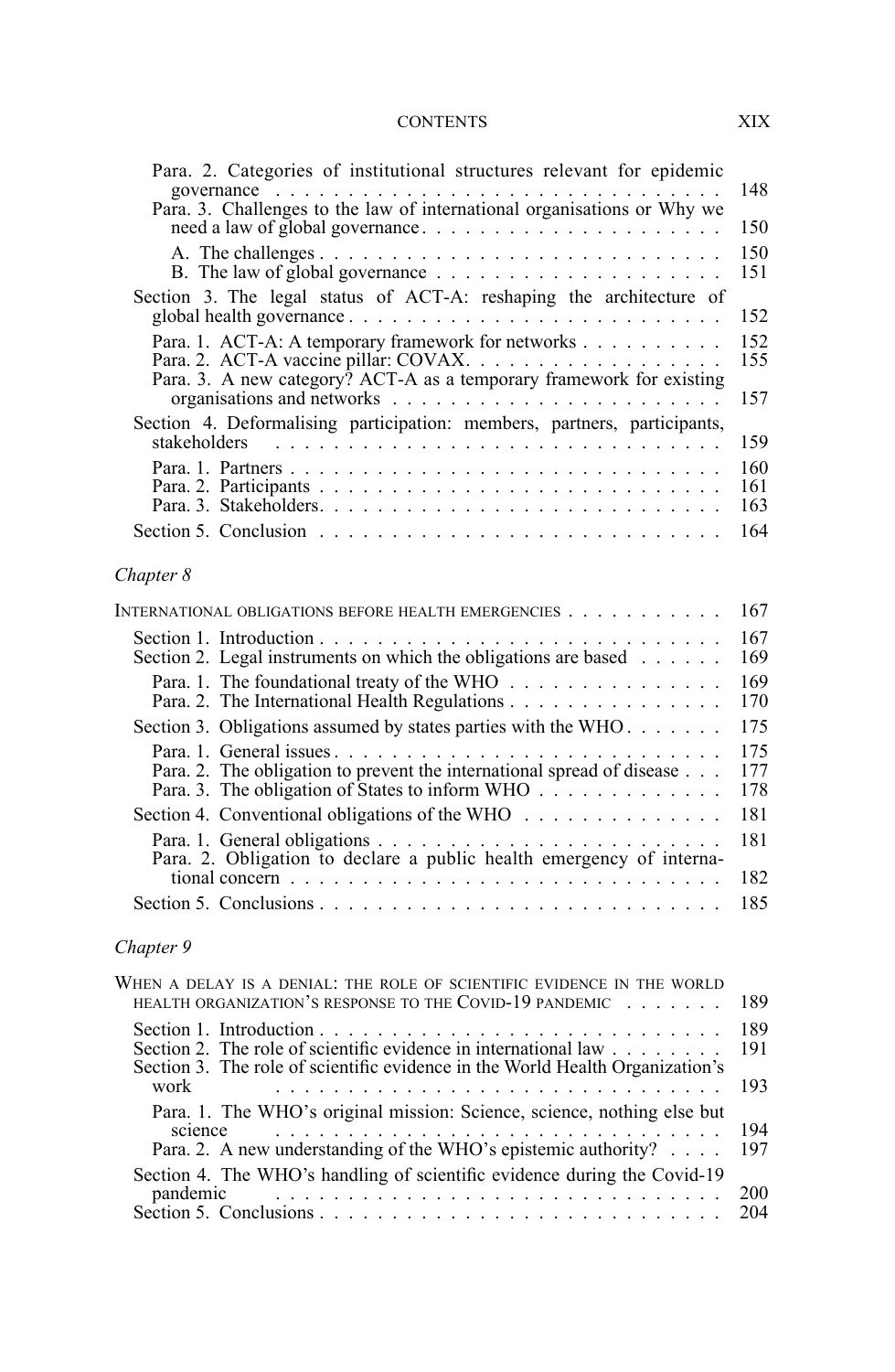# XX CONTENTS

# *Chapter 10*

| INFORMATION SHARING ON EPIDEMICS: MAKING THE WORLD A HEALTHIER PLACE                                                                                                               | 205 |
|------------------------------------------------------------------------------------------------------------------------------------------------------------------------------------|-----|
| Section 2. Obligation to report disease outbreaks as a core of the global                                                                                                          | 205 |
|                                                                                                                                                                                    | 206 |
| Para. 1. Background and legal nature of the obligation to report disease                                                                                                           | 207 |
| Para. 2. Notification duty and its counterparts under the other legal<br>regimes.<br>$\mathcal{L}$ , and $\mathcal{L}$ , and $\mathcal{L}$ , and $\mathcal{L}$ , and $\mathcal{L}$ | 209 |
| Para. 3. Reporting disease outbreaks under the IHR: scope and content<br>of the obligation within the <i>lex specialis</i> regime $\ldots \ldots \ldots \ldots$                    | 211 |
| Section 3. Why fail? Global disease surveillance and shortcomings of the                                                                                                           | 213 |
| Para. 1. States' capacity and willingness to ensure proper disease<br>surveillance                                                                                                 | 214 |
| Para. 2. Administrative and technical issues affecting the reporting                                                                                                               | 216 |
| Para. 3. Role of non-state actors in the global disease surveillance                                                                                                               | 217 |
|                                                                                                                                                                                    | 219 |
| Section 4. Moving forward: Ways to improve the reporting regime under                                                                                                              | 220 |
| Para. 1. Fixing technical wrongs to streamline information flow<br>Para. 2. Creating room for non-state actors to participate in the epidemic                                      | 221 |
|                                                                                                                                                                                    | 222 |
| Para. 3. Enhancing compliance with the reporting obligations under the<br>.                                                                                                        | 223 |
| Para. 4. Adopting the architecture of disease surveillance to novel chal-                                                                                                          | 224 |
|                                                                                                                                                                                    | 227 |

# *Chapter 11*

| WHO IS WHO WATCHING? WHO's SURVEILLANCE COMPETENCE UNDER THE                                                                                       |            |
|----------------------------------------------------------------------------------------------------------------------------------------------------|------------|
| 2005 INTERNATIONAL HEALTH REGULATIONS TO PREVENT AND CONTROL THE                                                                                   |            |
| INTERNATIONAL SPREAD OF INFECTIOUS DISEASES                                                                                                        | 229        |
|                                                                                                                                                    | 229        |
| Section 2. The institutional powers of WHO                                                                                                         | 230        |
| Para. 1. The WHO constitution, "A <i>magna carta</i> for world health"                                                                             | 230        |
|                                                                                                                                                    | 233        |
| Section 3. The international health regulations and WHO's surveillance<br>competence to prevent and control the international spread of infectious |            |
|                                                                                                                                                    | 236        |
| Para. 1. The International Health Regulations<br>Para. 2. Current surveillance system under the 2005 IHR                                           | 236<br>239 |
|                                                                                                                                                    | 240<br>243 |
|                                                                                                                                                    | 244        |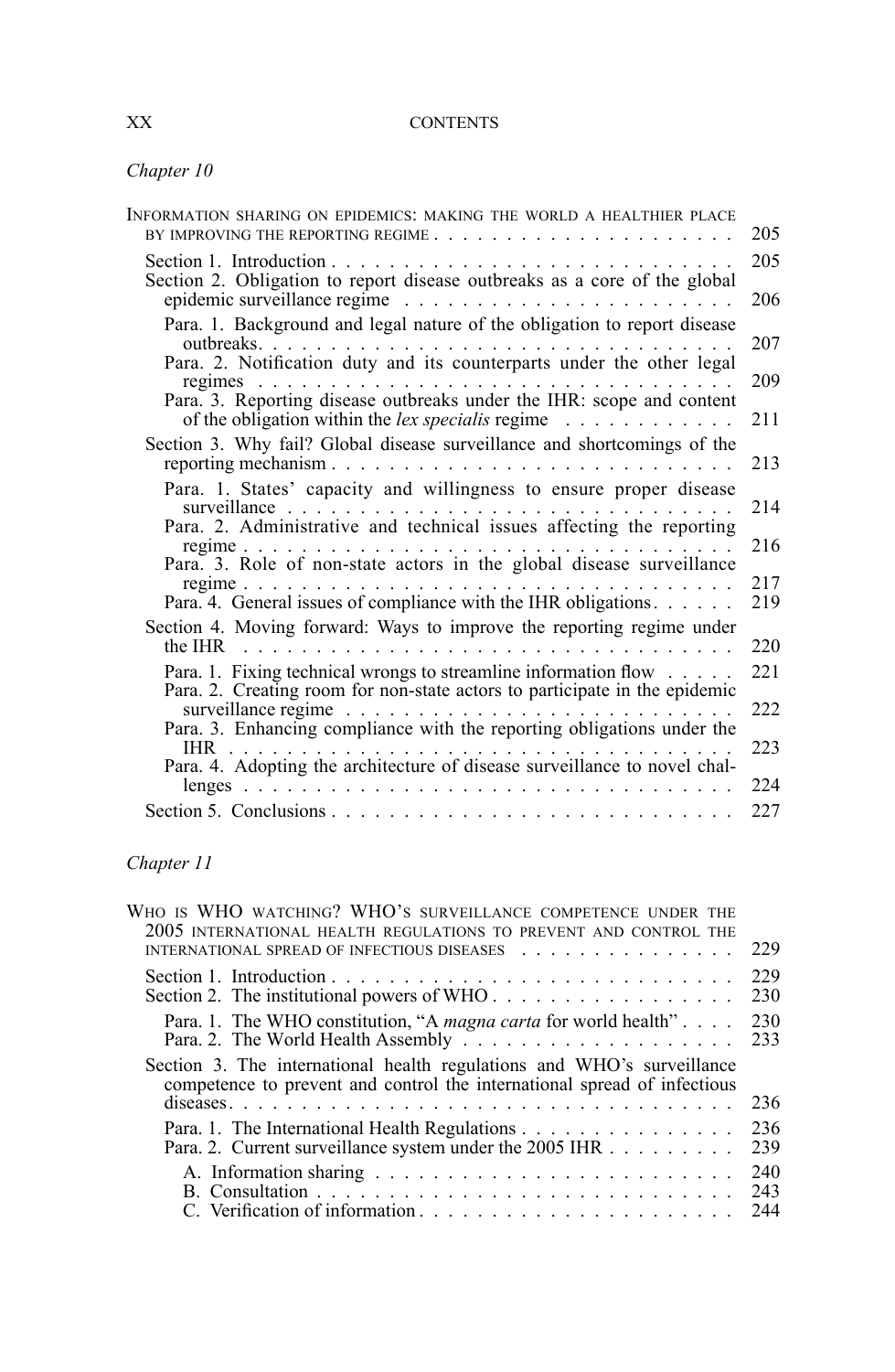# CONTENTS XXI

| Para. 3. The interim progress report of the Review Committee: An assess- |  |
|--------------------------------------------------------------------------|--|
| ment of the IHR's current surveillance system during the Covid-19        |  |
|                                                                          |  |
|                                                                          |  |

# *Chapter 12*

| INTERNATIONAL COOPERATION AND ASSISTANCE AS LEGAL OBLIGATIONS IN EPIDE-                                                         | 249        |
|---------------------------------------------------------------------------------------------------------------------------------|------------|
| Section 2. The IHR and international cooperation<br>Section 3. International cooperation as a legal obligation in international | 249<br>250 |
|                                                                                                                                 | 253        |
| Section 4. Legal challenges in establishing a duty to cooperate $\dots \dots$                                                   | 258        |
| Para. 1. Codifying a duty to cooperate and the sovereignty concerns                                                             | 259        |
|                                                                                                                                 | 262        |
| Section 5. Is there a right to humanitarian assistance in epidemics? $\ldots$ .                                                 | 264        |
| Section 6. Conclusion $\ldots \ldots \ldots \ldots \ldots \ldots \ldots \ldots \ldots$                                          | 267        |

| <b>Part IV – Regional Framework</b> . |  |  |  |  |  |  |  |  |  |  |  |  |  | 269 |
|---------------------------------------|--|--|--|--|--|--|--|--|--|--|--|--|--|-----|
|---------------------------------------|--|--|--|--|--|--|--|--|--|--|--|--|--|-----|

# *Chapter 13*

| Legal issues of the institutional framework in latin-america concerning                                                                                   | 271               |
|-----------------------------------------------------------------------------------------------------------------------------------------------------------|-------------------|
| Section 2. The institutional framework in Latin America                                                                                                   | 271<br>272        |
| Para. 1. The Organization of American States<br>Para. 2. Subregional organizations: the Union of South American<br>Nations and the Southern Common Market | 272<br>273        |
| Para. 3. The regional health institution: Pan American Health Orga-                                                                                       | 274               |
| Para. 4. The human rights protection system: Inter-American Commis-<br>sion on Human Rights and Inter-American Court of Human Rights                      | 275<br>276        |
| Section 3. Analysis of the legal obligations – related to health – in the                                                                                 | 277               |
| Para. 1. General treaty obligations related to health<br>Para. 2. Regional jurisprudence on the right to health                                           | 277<br>280        |
| Para. 3. Declarations of the regional international organizations                                                                                         | 283<br>284        |
| Section 4. The practices of the latin american organizations concerning                                                                                   | 284               |
| Para. 1. The cases pre-Covid: A history of success<br>Para. 2. The Covid-19 pandemic in Latin-America                                                     | 285<br>287<br>293 |
|                                                                                                                                                           | 293               |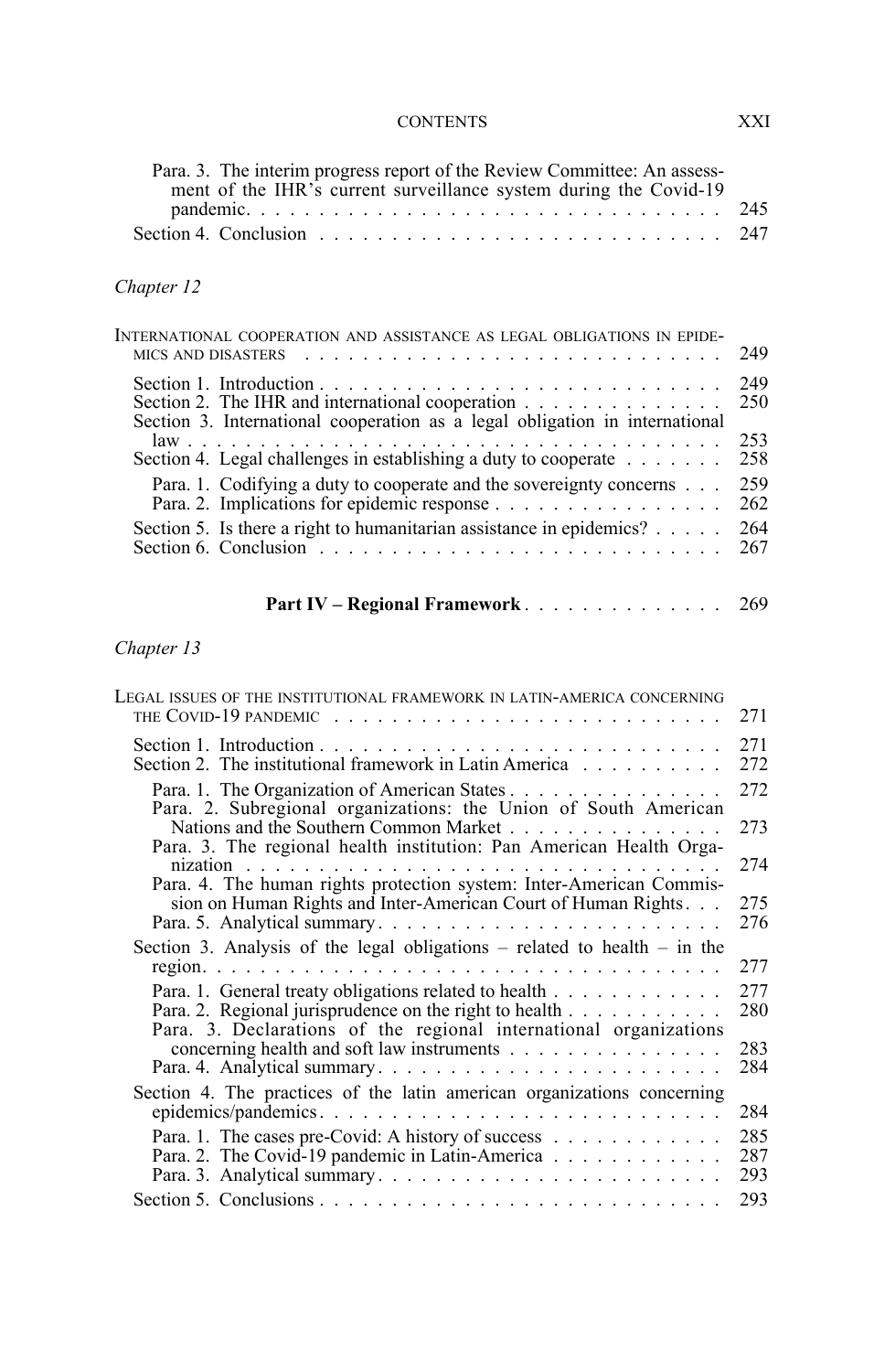#### **CONTENTS**

| Chapter 14 |  |  |
|------------|--|--|
|------------|--|--|

| DEVELOPMENT OF INTERNATIONAL HEALTH LAW: THE ROLE OF THE AFRICAN UNION                                                                                                             | 295                      |
|------------------------------------------------------------------------------------------------------------------------------------------------------------------------------------|--------------------------|
| Section 1. The role of the African Union in the development of international                                                                                                       | 295                      |
| Para. 2. Achieving health agendas through Agenda 2063<br>Para. 3. African Union's reforms supporting international health law                                                      | 295<br>297<br>300        |
| Section 2. The right to health: A human right perspective                                                                                                                          | 303                      |
| Para. 1. The right to health: A prerequisite to all other human rights<br>Para. 2. The evolvement of judicial dialogue<br>Para. 3. The role of leadership and political commitment | 303<br>309<br>311<br>314 |
| <b>Part V – Human Rights and Health Fig. 1. All Accords</b>                                                                                                                        | 317                      |
| Chapter 15                                                                                                                                                                         |                          |
| RESTRICTIONS ON CIVIL RIGHTS IN TIME OF EPIDEMICS. $\ldots$                                                                                                                        | 319                      |
| Section 2. Normal limitations and exceptional derogations of civil rights                                                                                                          | 319<br>320               |
|                                                                                                                                                                                    | 320                      |
|                                                                                                                                                                                    | 326<br>329               |
| Section 4. Measures to fight the epidemic and restrictions to civil rights.                                                                                                        | 331                      |
| Para. 1. Quarantine/isolation, curfew and lockdown<br>Para. 2. Border closure and restriction of movements<br>Para. 3. Compulsory medical checks and vaccination                   | 331<br>334<br>337<br>339 |
|                                                                                                                                                                                    | 342                      |
| Chapter 16                                                                                                                                                                         |                          |
|                                                                                                                                                                                    | 343                      |
| Section 2. Emergency state powers in theory: exceptional and temporary<br>Section 3. The scope of the Covid-19 pandemic and its consequences on                                    | 343<br>344               |
|                                                                                                                                                                                    | 346                      |
| of emergency<br>Section 5. Overview of jurisprudential interpretation<br>$\ldots$                                                                                                  | 351<br>356               |
| Section 6. Accommodating the existing derogation regime with the scope<br>Section 7. Conclusion $\ldots \ldots \ldots \ldots \ldots \ldots \ldots \ldots \ldots \ldots$            | 361<br>366               |
| Chapter 17                                                                                                                                                                         |                          |
| LEGAL STRATEGY TO SAFEGUARD THE RIGHT TO PERSONAL DATA PROTECTION IN                                                                                                               | 367                      |

Section 1. Introduction ............................ 367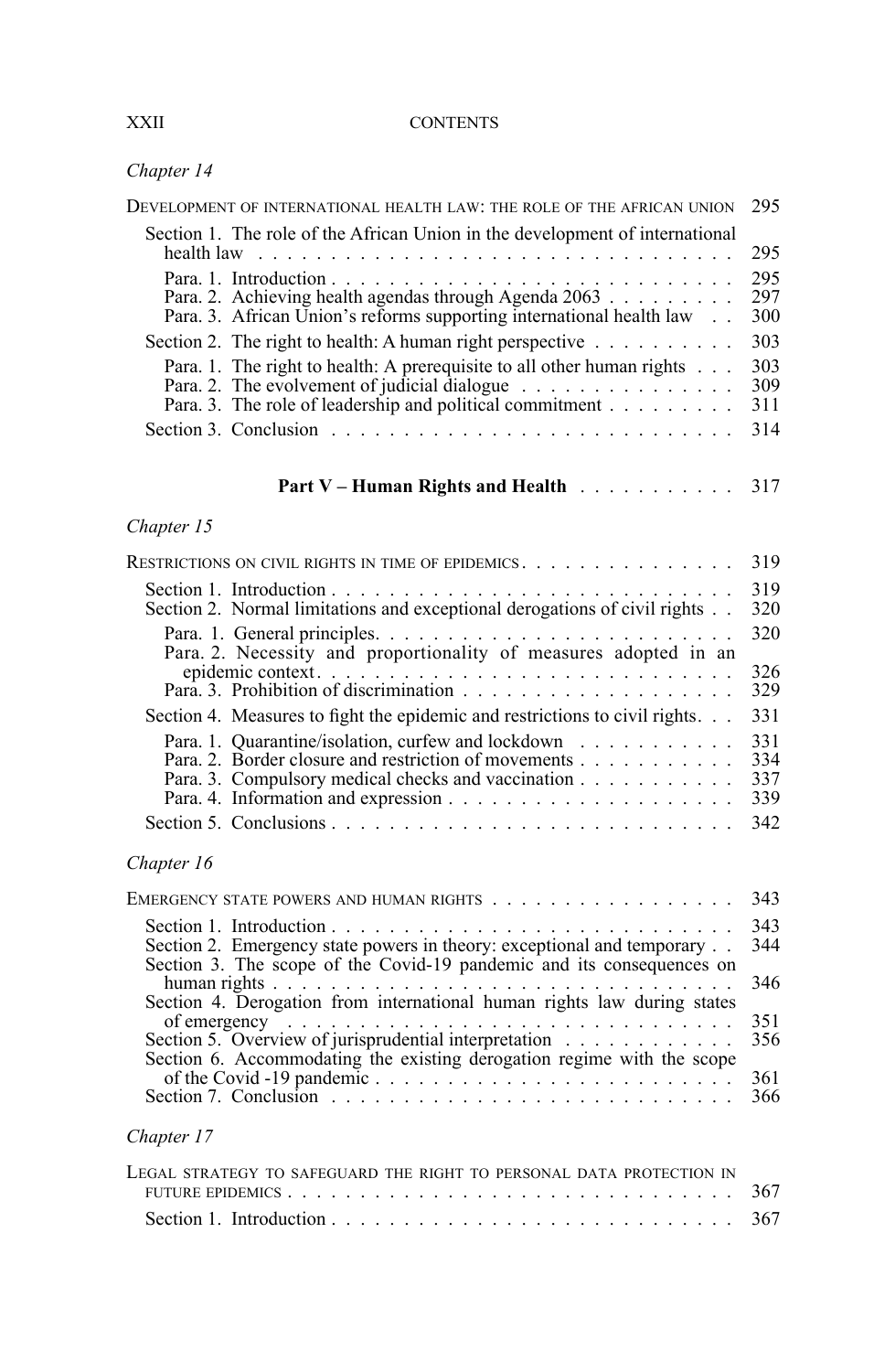# CONTENTS XXIII

| Para. 1. Data privacy violations during Covid-19: Better policies are<br>Para. 3. The prevention strategy to face new epidemics protecting personal<br>Section 3. Compatibility of particular technologies with human rights<br>Section 4. Administrative decisions in case of emergency | 368<br>370<br>376<br>378<br>380<br>385<br>386 |
|------------------------------------------------------------------------------------------------------------------------------------------------------------------------------------------------------------------------------------------------------------------------------------------|-----------------------------------------------|
| Chapter 18                                                                                                                                                                                                                                                                               |                                               |
| STATE POSITIVE OBLIGATIONS AND THE INTERNATIONAL RIGHT TO HEALTH IN EPIDEMICS:<br>how much should be enough?                                                                                                                                                                             | 389                                           |
| Section 1. Epidemic control and socio-economic rights standards                                                                                                                                                                                                                          | 391                                           |
|                                                                                                                                                                                                                                                                                          | 392<br>393<br>394<br>396<br>397<br>398        |
|                                                                                                                                                                                                                                                                                          | 399                                           |
| Para. 1. Epidemic preparedness as a right to health obligation.                                                                                                                                                                                                                          | 401                                           |
| Section 4. Conclusions (or questions of resources and time for the Commit-<br>tee and other human rights bodies)                                                                                                                                                                         | 403<br>404                                    |
| Part VI - Environment and Epidemics.                                                                                                                                                                                                                                                     | 409                                           |
| Chapter 19                                                                                                                                                                                                                                                                               |                                               |
| EPIDEMICS AND CLIMATE CHANGE IN INTERNATIONAL LAW                                                                                                                                                                                                                                        | 411                                           |
|                                                                                                                                                                                                                                                                                          | 411                                           |
|                                                                                                                                                                                                                                                                                          | 412                                           |
| Para. 1. Exploring the connection between climate change, human health                                                                                                                                                                                                                   | 412                                           |
| Para. 2. Addressing climate change and health through institutions and                                                                                                                                                                                                                   | 415                                           |
| A. Promoting climate-health stability from UNEP and the UNFCCC                                                                                                                                                                                                                           |                                               |
| Conference of the Parties.<br>B. The ongoing WHO global institutional strategies in response to                                                                                                                                                                                          | 415                                           |
|                                                                                                                                                                                                                                                                                          | 416                                           |
|                                                                                                                                                                                                                                                                                          |                                               |
| Para. 3. Legal techniques to address the uncertainty of the climate change                                                                                                                                                                                                               | 418                                           |
| A. The legal framework to address epidemics and climate change                                                                                                                                                                                                                           | 418                                           |
| B. Deconstructing epidemics and climate change uncertainty issues<br>from an integrated approach in national jurisdictions<br>C. International jurisprudence to secure the right to health and the right                                                                                 | 419                                           |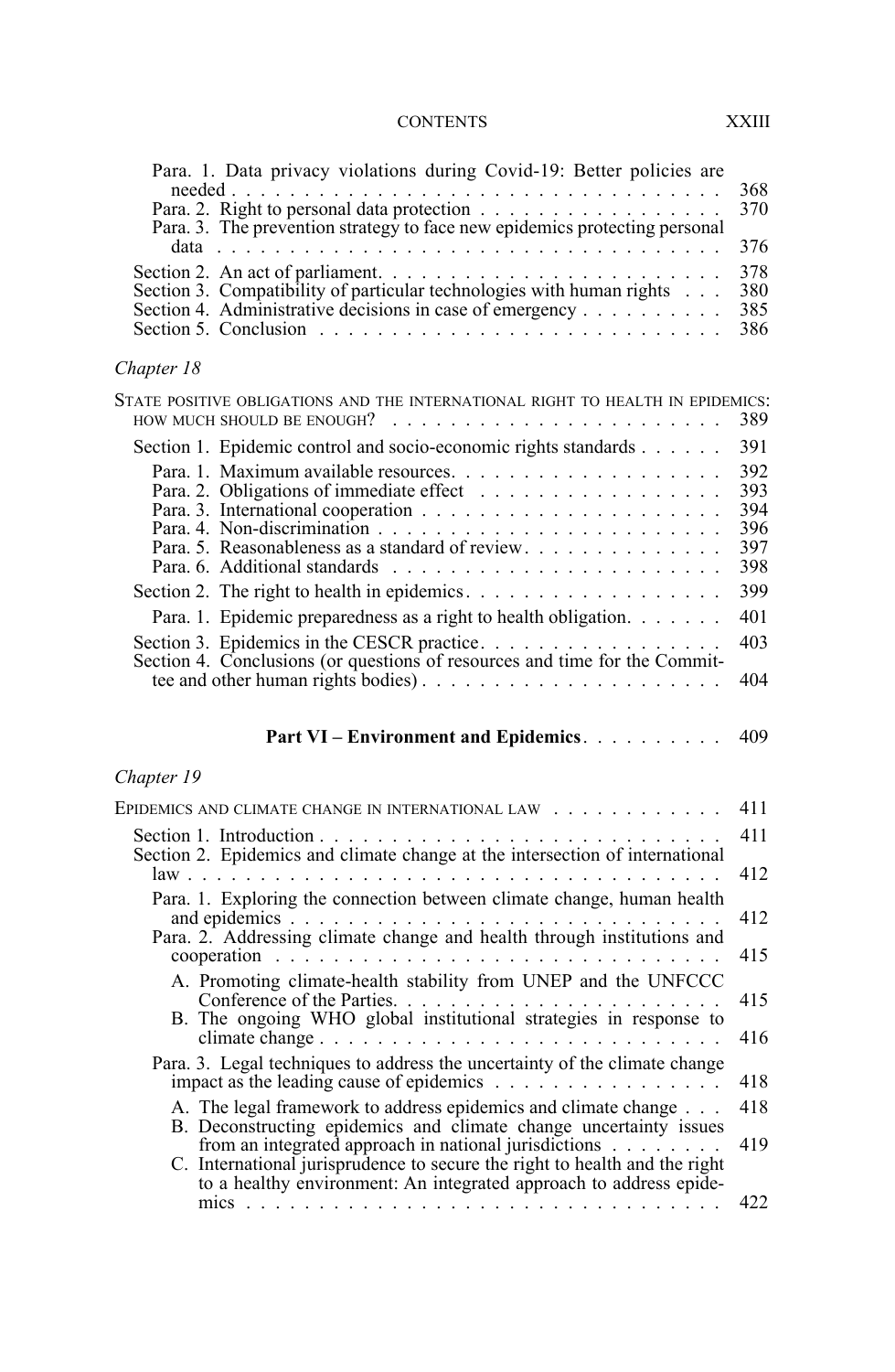# XXIV CONTENTS

|            | Section 3. The proposition of a multicentric vision to protect the earth's life                                                                                                                        | 424                      |
|------------|--------------------------------------------------------------------------------------------------------------------------------------------------------------------------------------------------------|--------------------------|
|            | Para. 1. Ecologization of international law humanization<br>Para. 2. Promoting a cooperative regime interaction through the WHO's<br>institutional strategy expansion to address epidemics and climate | 42.4                     |
|            |                                                                                                                                                                                                        | 426                      |
|            | epidemics from international organizations                                                                                                                                                             | 430<br>433               |
|            |                                                                                                                                                                                                        |                          |
| Chapter 20 |                                                                                                                                                                                                        |                          |
|            | UNDERSTANDING THE INTERRELATIONSHIP BETWEEN BIODIVERSITY AND EPIDEMICS<br>FROM THE PERSPECTIVE OF INTERNATIONAL ENVIRONMENTAL LAW                                                                      | 435                      |
|            |                                                                                                                                                                                                        | 435                      |
|            |                                                                                                                                                                                                        | 435<br>436               |
|            |                                                                                                                                                                                                        | 437<br>438               |
|            | Para. 1. Emerging trend at the UN level: One Health approach<br>Para. 2. Specific legal fields and relevant rules                                                                                      | 439<br>441               |
|            | C. Access and benefit sharing (ABS)                                                                                                                                                                    | 441<br>442<br>443<br>446 |
|            |                                                                                                                                                                                                        | 448                      |
| Chapter 21 |                                                                                                                                                                                                        |                          |
|            | TRANSBOUNDARY ENVIRONMENTAL IMPACT ASSESSMENTS AND THE INTERNA-<br>TIONAL CONTROL OF INFECTIOUS DISEASE SPREAD                                                                                         | 449                      |
|            |                                                                                                                                                                                                        | 449<br>451               |
|            | Para. 1. Scope and status in general international law                                                                                                                                                 | 451<br>456               |
|            |                                                                                                                                                                                                        | 459                      |
|            |                                                                                                                                                                                                        | 460<br>462<br>463        |
|            | Section 4. The TEIA obligation and infectious diseases                                                                                                                                                 | 464                      |
|            |                                                                                                                                                                                                        | 465<br>466<br>468        |
|            |                                                                                                                                                                                                        | 469<br>471               |
|            | Part VII - Investment and Transport Law.                                                                                                                                                               | 473                      |
| Chapter 22 |                                                                                                                                                                                                        |                          |
|            | EPIDEMICS AND INVESTMENT LAW: A HOST STATE'S PERSPECTIVE                                                                                                                                               | 475                      |
|            |                                                                                                                                                                                                        | 475                      |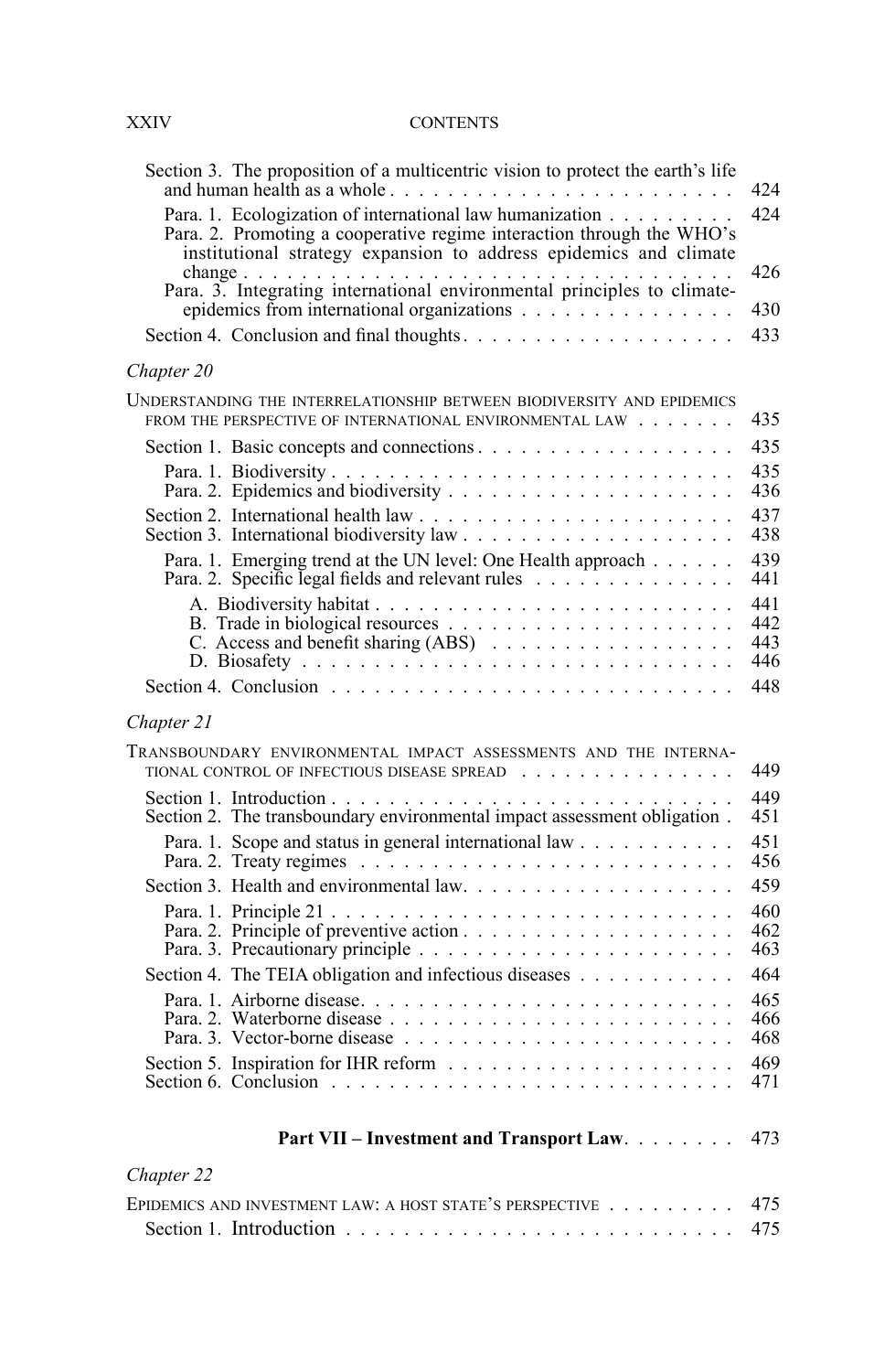### CONTENTS XXV

| Section 4. Circumstances precluding wrongfulness                                                                                           | 478<br>480<br>484               |
|--------------------------------------------------------------------------------------------------------------------------------------------|---------------------------------|
|                                                                                                                                            | 485<br>488<br>493               |
| Section 5. Conclusion $\ldots \ldots \ldots \ldots \ldots \ldots \ldots \ldots \ldots \ldots$                                              | 495                             |
| Chapter 23                                                                                                                                 |                                 |
| COVID-19: A VICIOUS WAVE FOR MARITIME TRANSPORT                                                                                            | 499                             |
|                                                                                                                                            | 499<br>500                      |
| Para. 2. UN Convention on the Law of the Sea                                                                                               | 501<br>502<br>504<br>505<br>506 |
| A. Convention on Facilitation of International Maritime Traffic (FAL<br>B. International Convention on Maritime Search and Rescue (SAR     | 506                             |
| C. IMO conventions bearing on seaworthiness<br>D. IMO circular letters on Covid-19 $\ldots$ , , , ,                                        | 507<br>508<br>509               |
|                                                                                                                                            | 509                             |
| Section 3. Assessing the impacts of Covid-19 on maritime activity                                                                          | 511                             |
| Para. 2. Supply chain disruption and the crew change crisis.<br>Para. 5. Other developments                                                | 511<br>513<br>515<br>518<br>519 |
| Section 4. Conclusion and recommendations. $\ldots$ , $\ldots$ , $\ldots$ , $\ldots$ , $\ldots$                                            | 520                             |
|                                                                                                                                            | 523                             |
|                                                                                                                                            |                                 |
| Chapter 24                                                                                                                                 |                                 |
| THE NEW FACET OF UNITED NATIONS PEACEKEEPING MISSIONS: RECOGNIZING<br>GLOBAL HEALTH RISKS AS A THREAT TO INTERNATIONAL PEACE AND SECURITY. | 525                             |
| Section 3. Impact of Covid-19 on current UN peacekeeping missions                                                                          | 525<br>528<br>532               |
|                                                                                                                                            | 534<br>537                      |
| Section 4. Final considerations                                                                                                            | 542                             |
| Chapter 25                                                                                                                                 |                                 |
| WHAT ROLE FOR THE IIN SECURITY COUNCIL IN EPIDEMICS? A COVID-19 CASE                                                                       |                                 |

| WHAT ROLE FOR THE UIN SECURITY COUNCIL IN EPIDEMICS?. A COVID-19 CASE |  |
|-----------------------------------------------------------------------|--|
|                                                                       |  |
|                                                                       |  |
|                                                                       |  |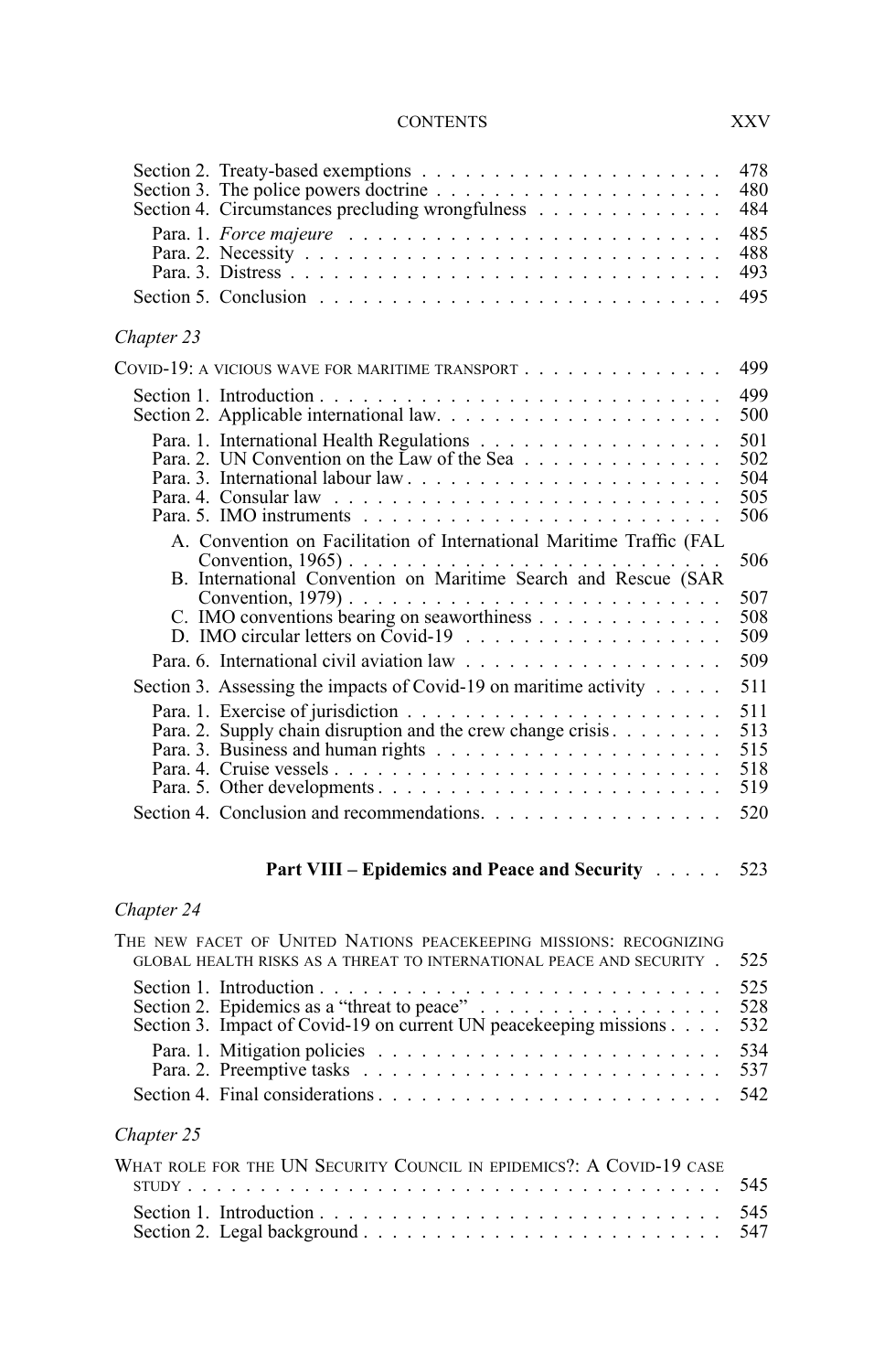# XXVI CONTENTS

| Para. 1. The Security Council's mandate and the rise of non-traditional<br>Para. 2. The securitization of international public health<br>Section 3. Resolution 2532 (2020): stepping stone or high-water mark?<br>Section 4. Prospective Security Council action on epidemics: A modeled<br>Section 5. Conclusion $\ldots \ldots \ldots \ldots \ldots \ldots \ldots \ldots \ldots \ldots$ | 547<br>551<br>554<br>558<br>563 |
|-------------------------------------------------------------------------------------------------------------------------------------------------------------------------------------------------------------------------------------------------------------------------------------------------------------------------------------------------------------------------------------------|---------------------------------|
| Chapter 26                                                                                                                                                                                                                                                                                                                                                                                |                                 |
| THE UN AND THE HAITI CHOLERA CASE: ARTICULATING THE RULE OF LAW, IMMU-<br>NITIES AND RESPONSIBILITY OF INTERNATIONAL ORGANIZATIONS IN INTERNA-                                                                                                                                                                                                                                            | 565<br>565                      |
|                                                                                                                                                                                                                                                                                                                                                                                           | 567                             |
| Para. 1. The complex and protracted humanitarian crisis in Haiti<br>Para, 2. The cholera case in the tumultuous Haiti's international relations                                                                                                                                                                                                                                           | 567<br>568                      |
| Section 3. A confusing UN approach to immunity and responsibility in the                                                                                                                                                                                                                                                                                                                  | 570                             |
| Para. 1. A functional approach to immunities of the UN in peace-                                                                                                                                                                                                                                                                                                                          | 570                             |
|                                                                                                                                                                                                                                                                                                                                                                                           | 572                             |
| Section 4. The interpretation of immunity and responsibility in the cholera                                                                                                                                                                                                                                                                                                               | 574                             |
| Para. 1. An incoherent approach to legal responsibility within IOs<br>A. Invocation of immunities and rejection of legal responsibility within                                                                                                                                                                                                                                            | 575                             |
| the UN system $\ldots \ldots \ldots \ldots \ldots \ldots \ldots \ldots \ldots \ldots$                                                                                                                                                                                                                                                                                                     | 575<br>577                      |
| Para. 2. Within the specially affected states                                                                                                                                                                                                                                                                                                                                             | 578                             |
| A. Limiting judicial proceedings in the US<br>B. Limits of Haiti and Nepal in cooperation in respect of the cholera                                                                                                                                                                                                                                                                       | 578<br>580                      |
| Section 5. Articulating immunity, responsibility and the rule of law beyond<br>the Haitian case $\ldots \ldots \ldots \ldots \ldots \ldots \ldots \ldots \ldots \ldots$                                                                                                                                                                                                                   | 582                             |
| Para. 1. Challenges raised by the cholera case with regard to the rule of                                                                                                                                                                                                                                                                                                                 | 583                             |
|                                                                                                                                                                                                                                                                                                                                                                                           | 584                             |
| Section 6. Conclusion $\ldots \ldots \ldots \ldots \ldots \ldots \ldots \ldots \ldots \ldots$                                                                                                                                                                                                                                                                                             | 587                             |
| Part IX – Responsibility and Liability $\ldots$                                                                                                                                                                                                                                                                                                                                           | 589                             |
| Chapter 27                                                                                                                                                                                                                                                                                                                                                                                |                                 |
| LIABILITY OF THE STATE OF ORIGIN REGARDING THE OUTBREAK OF EPIDEMICS                                                                                                                                                                                                                                                                                                                      | 591                             |
| Section 2. From the Lotus principle world to the contemporary world                                                                                                                                                                                                                                                                                                                       | 591<br>593                      |
| Para. 1. Starting from the Lotus principle<br>Para. 2. Departure from the binary approach of permission/prohibition                                                                                                                                                                                                                                                                       | 593<br>594                      |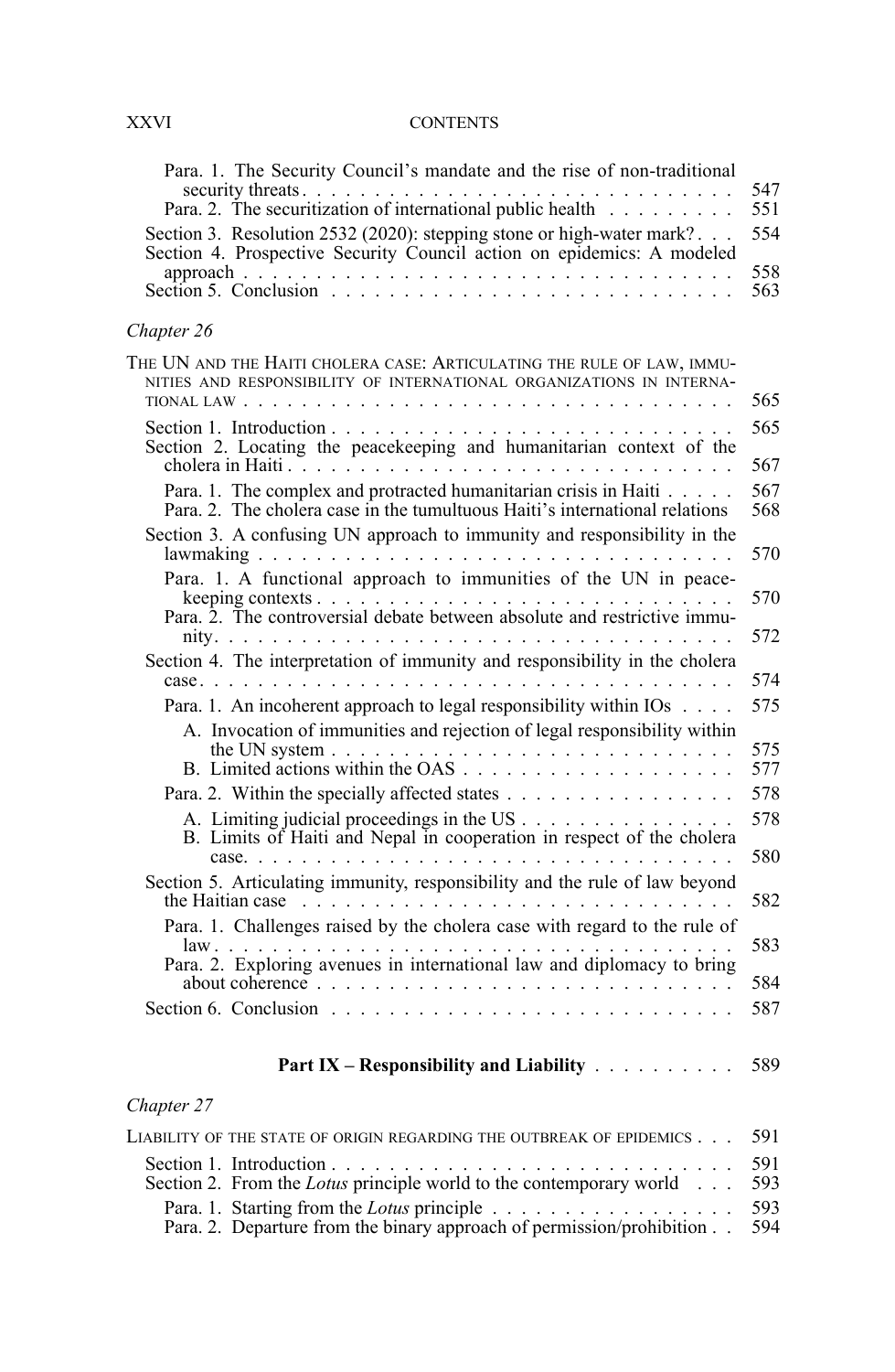### CONTENTS XXVII

|                                                                                                                                                                                                                                                                    | 597<br>598               |
|--------------------------------------------------------------------------------------------------------------------------------------------------------------------------------------------------------------------------------------------------------------------|--------------------------|
| Para. 3. The customary origin of State strict liability                                                                                                                                                                                                            | 601                      |
|                                                                                                                                                                                                                                                                    | 601<br>604               |
| Section 3. Epidemics and the criteria of liability regime                                                                                                                                                                                                          | 607                      |
| Para. 1. Outbreak: Activity or pure occurrence?                                                                                                                                                                                                                    | 607                      |
|                                                                                                                                                                                                                                                                    | 607<br>608               |
| Para. 2. Causation: From sine qua non to reasonable imputation                                                                                                                                                                                                     | 609                      |
|                                                                                                                                                                                                                                                                    | 609<br>609               |
|                                                                                                                                                                                                                                                                    | 611                      |
|                                                                                                                                                                                                                                                                    | 612                      |
| Chapter 28                                                                                                                                                                                                                                                         |                          |
| REFLECTIONS ON THE CONCEPT OF RESPONSIBILITY IN EPIDEMICS                                                                                                                                                                                                          | 615                      |
| Section 2. Cognitive and conceptual prerequisites regarding the law of<br>responsibility: Is it possible to have them all adequately orchestrated when                                                                                                             | 615                      |
| it comes to epidemics?<br>Section 3. Is the contemporary regime on international responsibility able to                                                                                                                                                            | 620                      |
|                                                                                                                                                                                                                                                                    | 625                      |
|                                                                                                                                                                                                                                                                    | 632                      |
| Chapter 29                                                                                                                                                                                                                                                         |                          |
| IS THE WHO RESPONSIBLE FOR A MISMANAGEMENT OF THE EPIDEMIC? CONCEPTUA-                                                                                                                                                                                             |                          |
|                                                                                                                                                                                                                                                                    | 635                      |
|                                                                                                                                                                                                                                                                    | 635<br>637               |
| Para. 1. WHO's mandate and powers in the midst of epidemic<br>Para. 2. WHO's obligations in the midst of epidemic                                                                                                                                                  | 637<br>639               |
| A. Sources of international organizations law.<br>B. WHO' obligations under its constitution and the IHR                                                                                                                                                           | 639<br>641               |
| (1) WHO's obligation to determine a PHEIC<br>(2) WHO's obligation to verify the information concerned before                                                                                                                                                       | 642                      |
| the determination of a PHEIC $\ldots$ and $\ldots$ is a set of the determination (3) WHO's obligation to provide assistance after the determination                                                                                                                | 644                      |
|                                                                                                                                                                                                                                                                    | 646                      |
| Section 3. Cases analysis on WHO's obligations compliance in the event of                                                                                                                                                                                          | 646                      |
| Covid-19<br>Section 4. WHO'S role responsibility for a mismanagement of the epidemic                                                                                                                                                                               | 648                      |
| Para. 2. The legal basis of role responsibility                                                                                                                                                                                                                    | 648<br>649               |
| A. IOs' action cannot be legalized by the mandate: Certain Expenses .<br>B. The mandate is limited to the power: WHO Nuclear Weapons.<br>C. The power is limited to the express power: Effect of Awards<br>D. The interactive effect between the mandate and power | 650<br>651<br>652<br>652 |